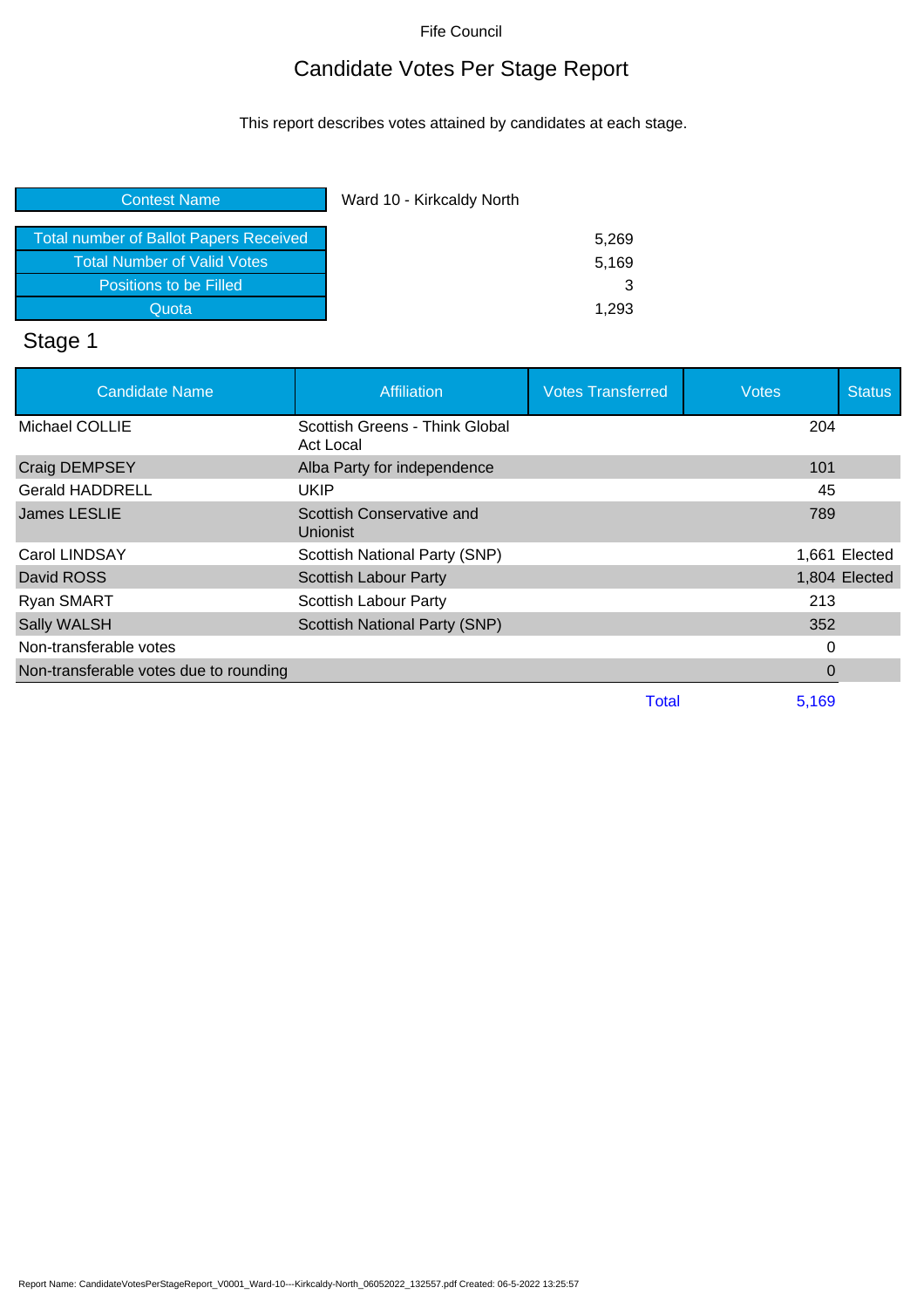#### Candidate Votes Per Stage Report

This report describes votes attained by candidates at each stage.

#### Stage 2

# Surplus of David ROSS 511.00000

| <b>Candidate Name</b>                  | <b>Affiliation</b>                          | <b>Votes Transferred</b> | <b>Votes</b> | <b>Status</b> |
|----------------------------------------|---------------------------------------------|--------------------------|--------------|---------------|
| Michael COLLIE                         | Scottish Greens - Think Global<br>Act Local | 8.49750                  | 212.49750    |               |
| Craig DEMPSEY                          | Alba Party for independence                 | 0.84975                  | 101.84975    |               |
| <b>Gerald HADDRELL</b>                 | UKIP                                        | 1.13300                  | 46.13300     |               |
| <b>James LESLIE</b>                    | Scottish Conservative and<br>Unionist       | 23.50975                 | 812.50975    |               |
| Carol LINDSAY                          | Scottish National Party (SNP)               | 0.00000                  | 1,661.00000  |               |
| David ROSS                             | <b>Scottish Labour Party</b>                | -511.00000               | 1,293.00000  |               |
| Ryan SMART                             | Scottish Labour Party                       | 428.27400                | 641.27400    |               |
| Sally WALSH                            | Scottish National Party (SNP)               | 8.21425                  | 360.21425    |               |
| Non-transferable votes                 |                                             | 40.50475                 | 40.50475     |               |
| Non-transferable votes due to rounding |                                             | 0.01700                  | 0.01700      |               |
|                                        |                                             | Total                    | 5,169.00000  |               |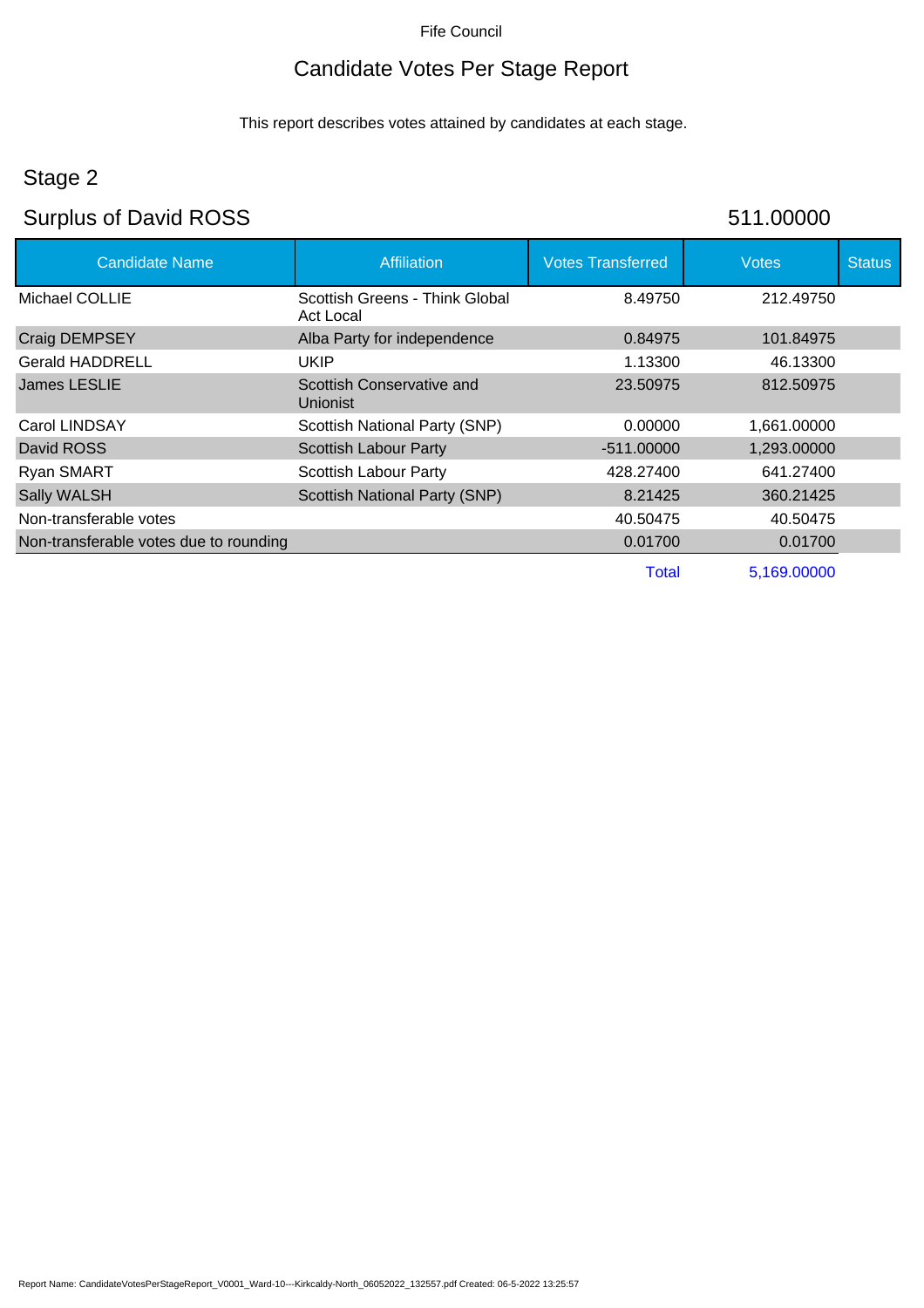# Candidate Votes Per Stage Report

This report describes votes attained by candidates at each stage.

# Stage 3

# Surplus of Carol LINDSAY 368.00000

| <b>Candidate Name</b>                  | <b>Affiliation</b>                           | <b>Votes Transferred</b> | <b>Votes</b> | <b>Status</b> |
|----------------------------------------|----------------------------------------------|--------------------------|--------------|---------------|
| Michael COLLIE                         | Scottish Greens - Think Global<br>Act Local  | 14.40075                 | 226.89825    |               |
| Craig DEMPSEY                          | Alba Party for independence                  | 6.86805                  | 108.71780    |               |
| Gerald HADDRELL                        | <b>UKIP</b>                                  | 0.44310                  | 46.57610     |               |
| James LESLIE                           | Scottish Conservative and<br><b>Unionist</b> | 1.32930                  | 813.83905    |               |
| Carol LINDSAY                          | Scottish National Party (SNP)                | -368.00000               | 1,293.00000  |               |
| David ROSS                             | <b>Scottish Labour Party</b>                 | 0.00000                  | 1,293.00000  |               |
| Ryan SMART                             | Scottish Labour Party                        | 11.07750                 | 652.35150    |               |
| Sally WALSH                            | Scottish National Party (SNP)                | 309.72690                | 669.94115    |               |
| Non-transferable votes                 |                                              | 24.14895                 | 64.67070     |               |
| Non-transferable votes due to rounding |                                              | 0.00545                  | 0.00545      |               |
|                                        |                                              | <b>Total</b>             | 5,169.00000  |               |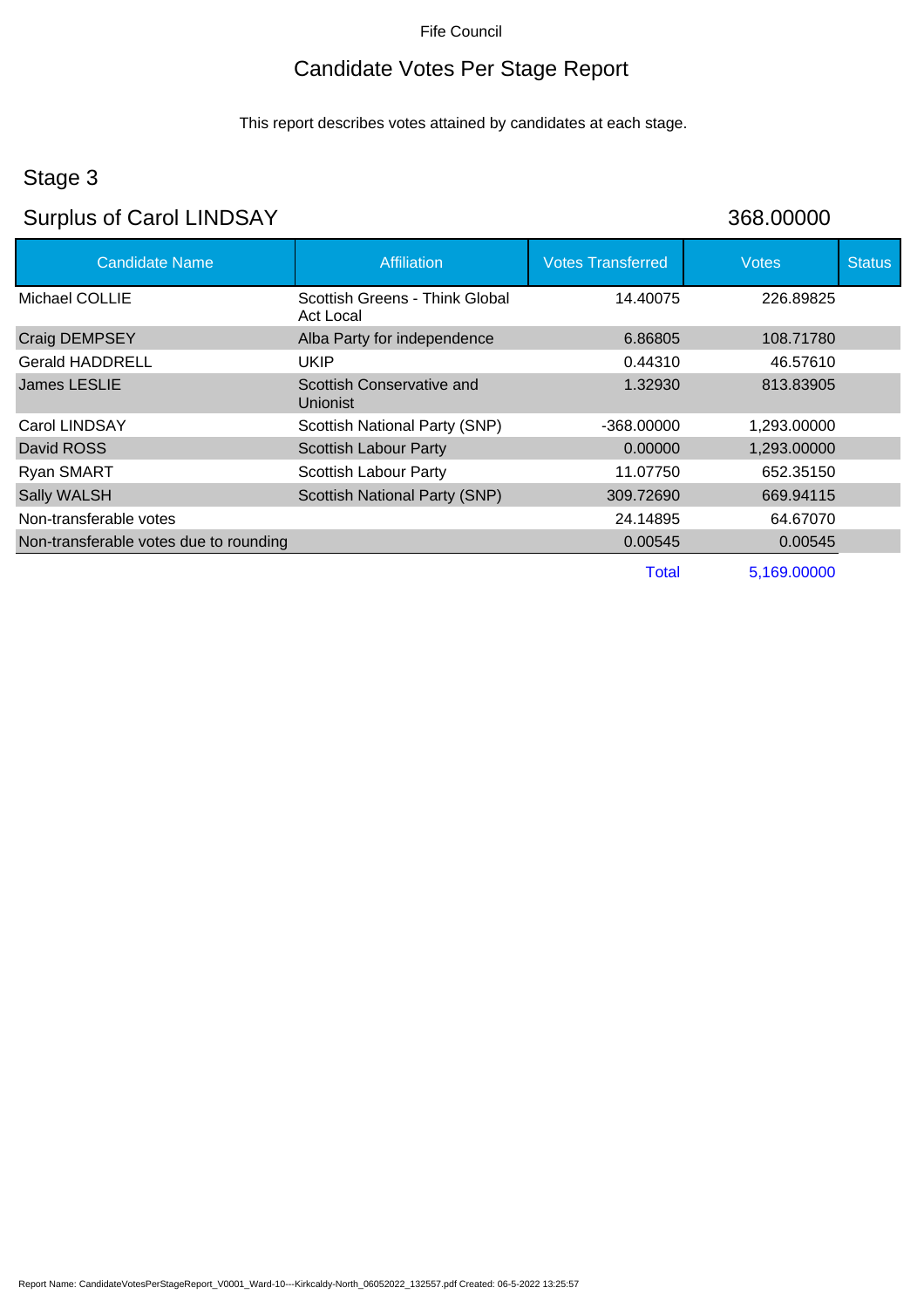# Candidate Votes Per Stage Report

This report describes votes attained by candidates at each stage.

# Stage 4

#### Exclusion of Gerald HADDRELL 46.57610

| <b>Candidate Name</b>                  | <b>Affiliation</b>                           | <b>Votes Transferred</b> | <b>Votes</b> | <b>Status</b> |
|----------------------------------------|----------------------------------------------|--------------------------|--------------|---------------|
| Michael COLLIE                         | Scottish Greens - Think Global<br>Act Local  | 4.28325                  | 231.18150    |               |
| <b>Craig DEMPSEY</b>                   | Alba Party for independence                  | 3.28325                  | 112.00105    |               |
| <b>Gerald HADDRELL</b>                 | <b>UKIP</b>                                  | -46.57610                | 0.00000      |               |
| James LESLIE                           | Scottish Conservative and<br><b>Unionist</b> | 15.00000                 | 828.83905    |               |
| Carol LINDSAY                          | Scottish National Party (SNP)                | 0.00000                  | 1,293.00000  |               |
| David ROSS                             | <b>Scottish Labour Party</b>                 | 0.00000                  | 1,293.00000  |               |
| <b>Ryan SMART</b>                      | <b>Scottish Labour Party</b>                 | 8.78805                  | 661.13955    |               |
| Sally WALSH                            | <b>Scottish National Party (SNP)</b>         | 3.00000                  | 672.94115    |               |
| Non-transferable votes                 |                                              | 12.22155                 | 76.89770     |               |
| Non-transferable votes due to rounding |                                              | 0.00000                  | 0.00000      |               |
|                                        |                                              | Total                    | 5,169.00000  |               |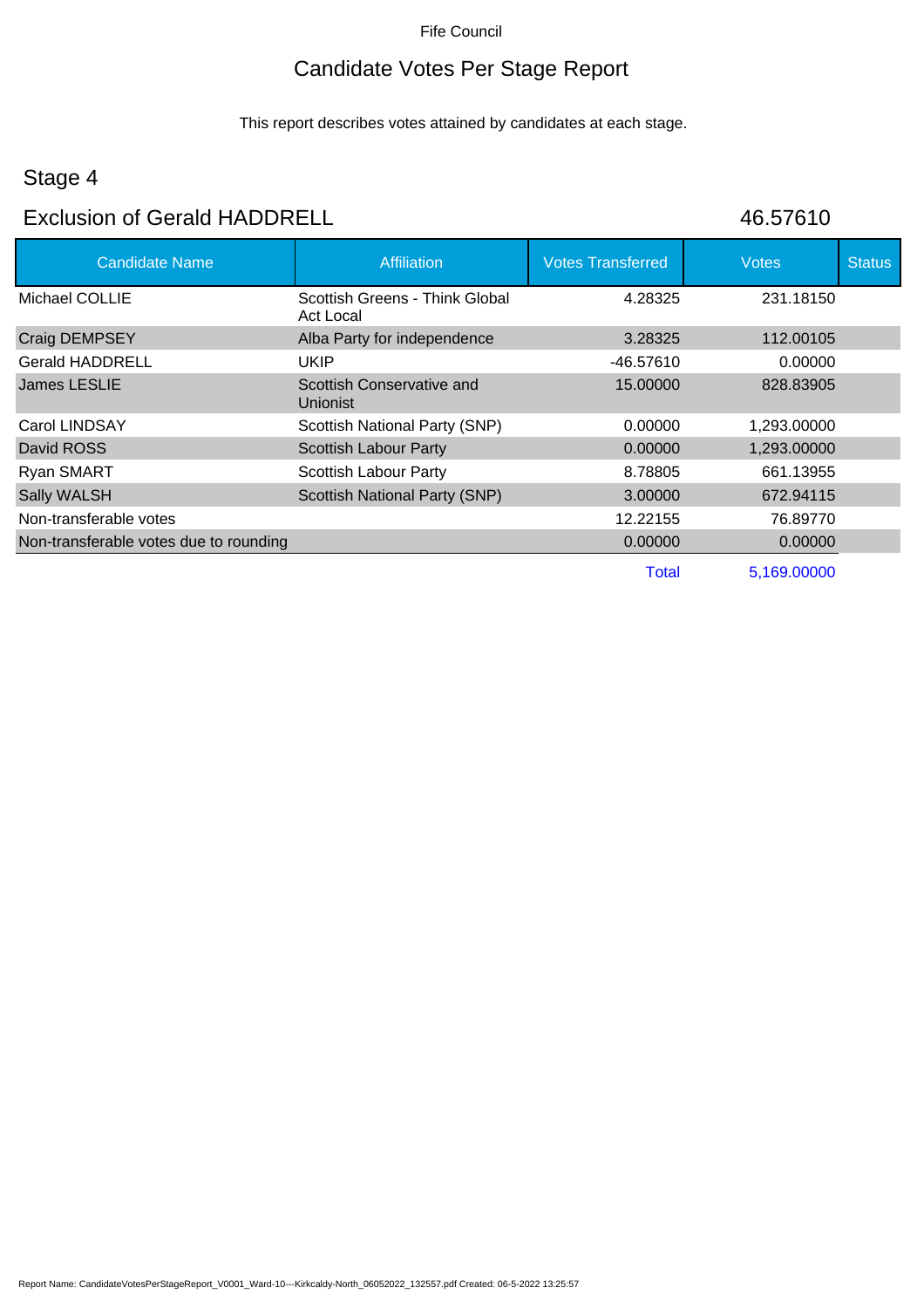# Candidate Votes Per Stage Report

This report describes votes attained by candidates at each stage.

#### Stage 5

# Exclusion of Craig DEMPSEY 112.00105

| <b>Candidate Name</b>                  | <b>Affiliation</b>                          | <b>Votes Transferred</b> | Votes       | <b>Status</b> |
|----------------------------------------|---------------------------------------------|--------------------------|-------------|---------------|
| Michael COLLIE                         | Scottish Greens - Think Global<br>Act Local | 22.88620                 | 254.06770   |               |
| <b>Craig DEMPSEY</b>                   | Alba Party for independence                 | $-112.00105$             | 0.00000     |               |
| <b>Gerald HADDRELL</b>                 | <b>UKIP</b>                                 | 0.00000                  | 0.00000     |               |
| James LESLIE                           | Scottish Conservative and<br>Unionist       | 10.00000                 | 838.83905   |               |
| Carol LINDSAY                          | Scottish National Party (SNP)               | 0.00000                  | 1,293.00000 |               |
| David ROSS                             | <b>Scottish Labour Party</b>                | 0.00000                  | 1,293.00000 |               |
| <b>Ryan SMART</b>                      | <b>Scottish Labour Party</b>                | 11.50480                 | 672.64435   |               |
| <b>Sally WALSH</b>                     | Scottish National Party (SNP)               | 37.32325                 | 710.26440   |               |
| Non-transferable votes                 |                                             | 30.28680                 | 107.18450   |               |
| Non-transferable votes due to rounding |                                             | 0.00000                  | 0.00000     |               |
|                                        |                                             | <b>Total</b>             | 5,169.00000 |               |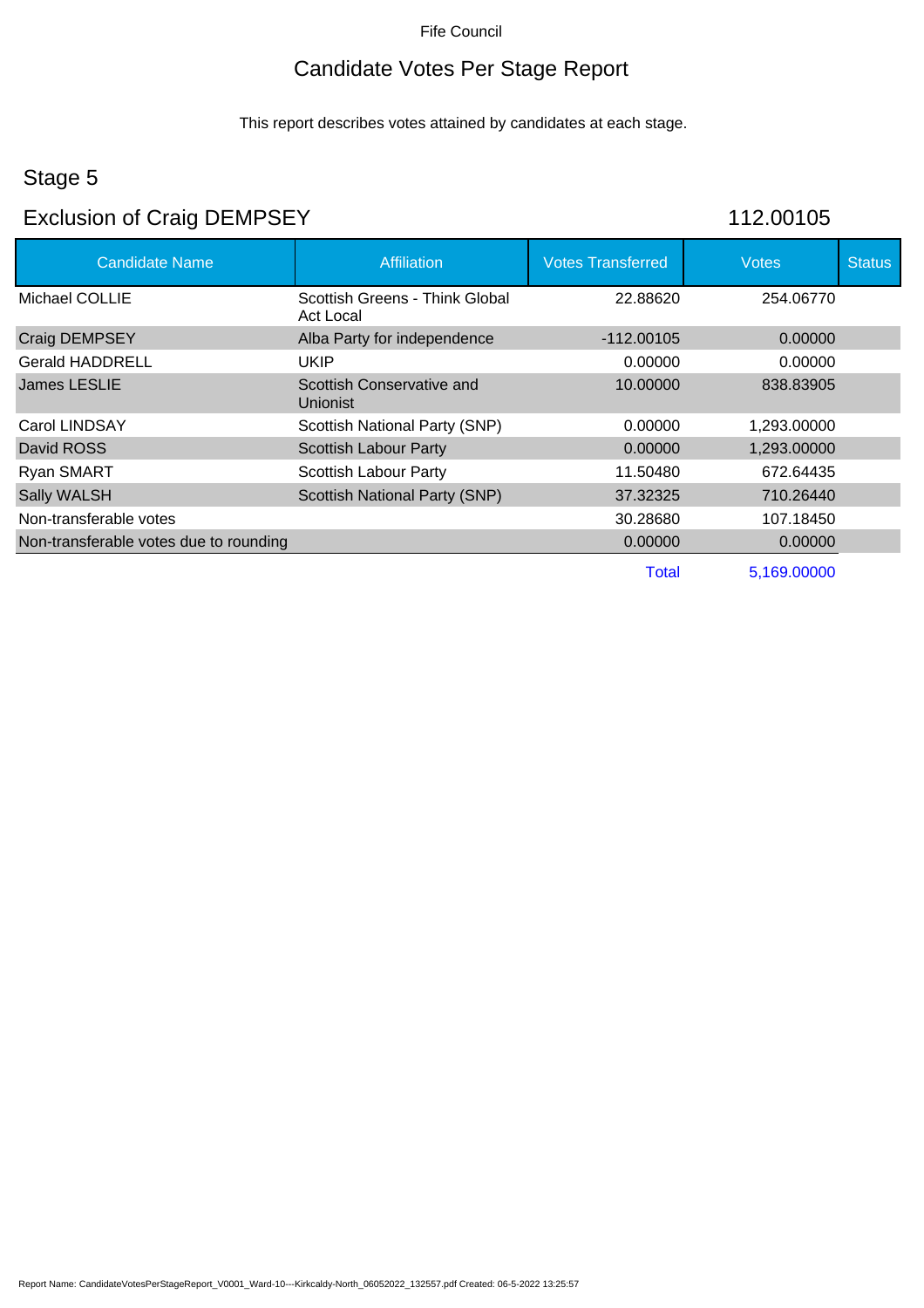# Candidate Votes Per Stage Report

This report describes votes attained by candidates at each stage.

# Stage 6

#### Exclusion of Michael COLLIE 254.06770

| 204.00770 |  |
|-----------|--|
|           |  |

| <b>Candidate Name</b>                  | <b>Affiliation</b>                          | <b>Votes Transferred</b> | <b>Votes</b> | <b>Status</b> |
|----------------------------------------|---------------------------------------------|--------------------------|--------------|---------------|
| Michael COLLIE                         | Scottish Greens - Think Global<br>Act Local | $-254.06770$             | 0.00000      |               |
| Craig DEMPSEY                          | Alba Party for independence                 | 0.00000                  | 0.00000      |               |
| <b>Gerald HADDRELL</b>                 | UKIP                                        | 0.00000                  | 0.00000      |               |
| <b>James LESLIE</b>                    | Scottish Conservative and<br>Unionist       | 16.22155                 | 855.06060    |               |
| Carol LINDSAY                          | Scottish National Party (SNP)               | 0.00000                  | 1.293.00000  |               |
| David ROSS                             | Scottish Labour Party                       | 0.00000                  | 1,293.00000  |               |
| <b>Ryan SMART</b>                      | <b>Scottish Labour Party</b>                | 58.34690                 | 730.99125    |               |
| Sally WALSH                            | <b>Scottish National Party (SNP)</b>        | 111.04105                | 821.30545    |               |
| Non-transferable votes                 |                                             | 68.45820                 | 175.64270    |               |
| Non-transferable votes due to rounding |                                             | 0.00000                  | 0.00000      |               |
|                                        |                                             | <b>Total</b>             | 5,169.00000  |               |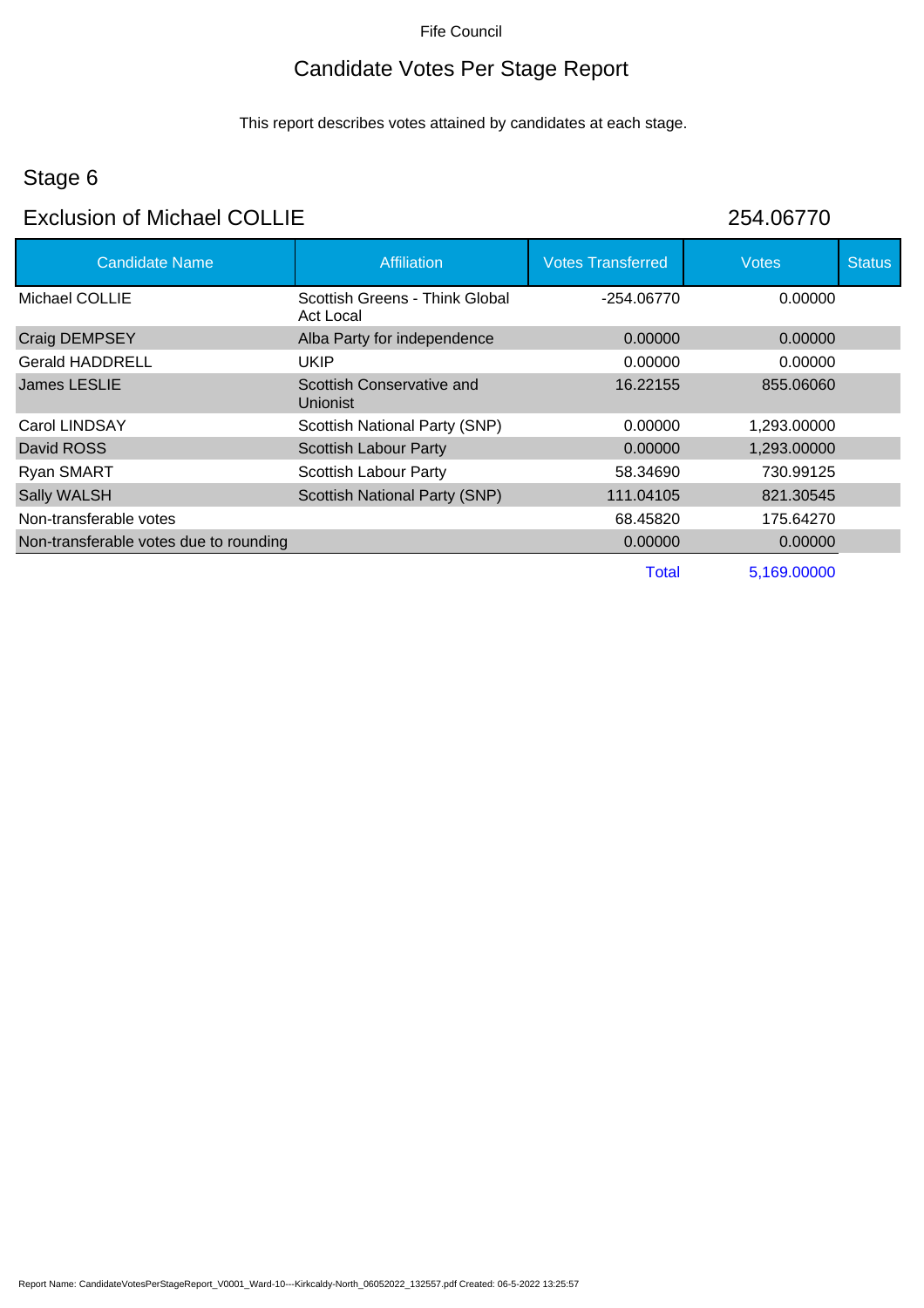# Candidate Votes Per Stage Report

This report describes votes attained by candidates at each stage.

# Stage 7

# Exclusion of Ryan SMART 730.99125

| <b>Candidate Name</b>                  | <b>Affiliation</b>                          | <b>Votes Transferred</b> | <b>Votes</b> | <b>Status</b> |
|----------------------------------------|---------------------------------------------|--------------------------|--------------|---------------|
| Michael COLLIE                         | Scottish Greens - Think Global<br>Act Local | 0.00000                  | 0.00000      |               |
| <b>Craig DEMPSEY</b>                   | Alba Party for independence                 | 0.00000                  | 0.00000      |               |
| <b>Gerald HADDRELL</b>                 | UKIP                                        | 0.00000                  | 0.00000      |               |
| James LESLIE                           | Scottish Conservative and<br>Unionist       | 174.87380                | 1,029.93440  |               |
| Carol LINDSAY                          | <b>Scottish National Party (SNP)</b>        | 0.00000                  | 1,293.00000  |               |
| David ROSS                             | <b>Scottish Labour Party</b>                | 0.00000                  | 1,293.00000  |               |
| Ryan SMART                             | Scottish Labour Party                       | -730.99125               | 0.00000      |               |
| Sally WALSH                            | Scottish National Party (SNP)               | 115.14200                | 936.44745    |               |
| Non-transferable votes                 |                                             | 440.97545                | 616.61815    |               |
| Non-transferable votes due to rounding |                                             | 0.00000                  | 0.00000      |               |
|                                        |                                             | Total                    | 5,169.00000  |               |